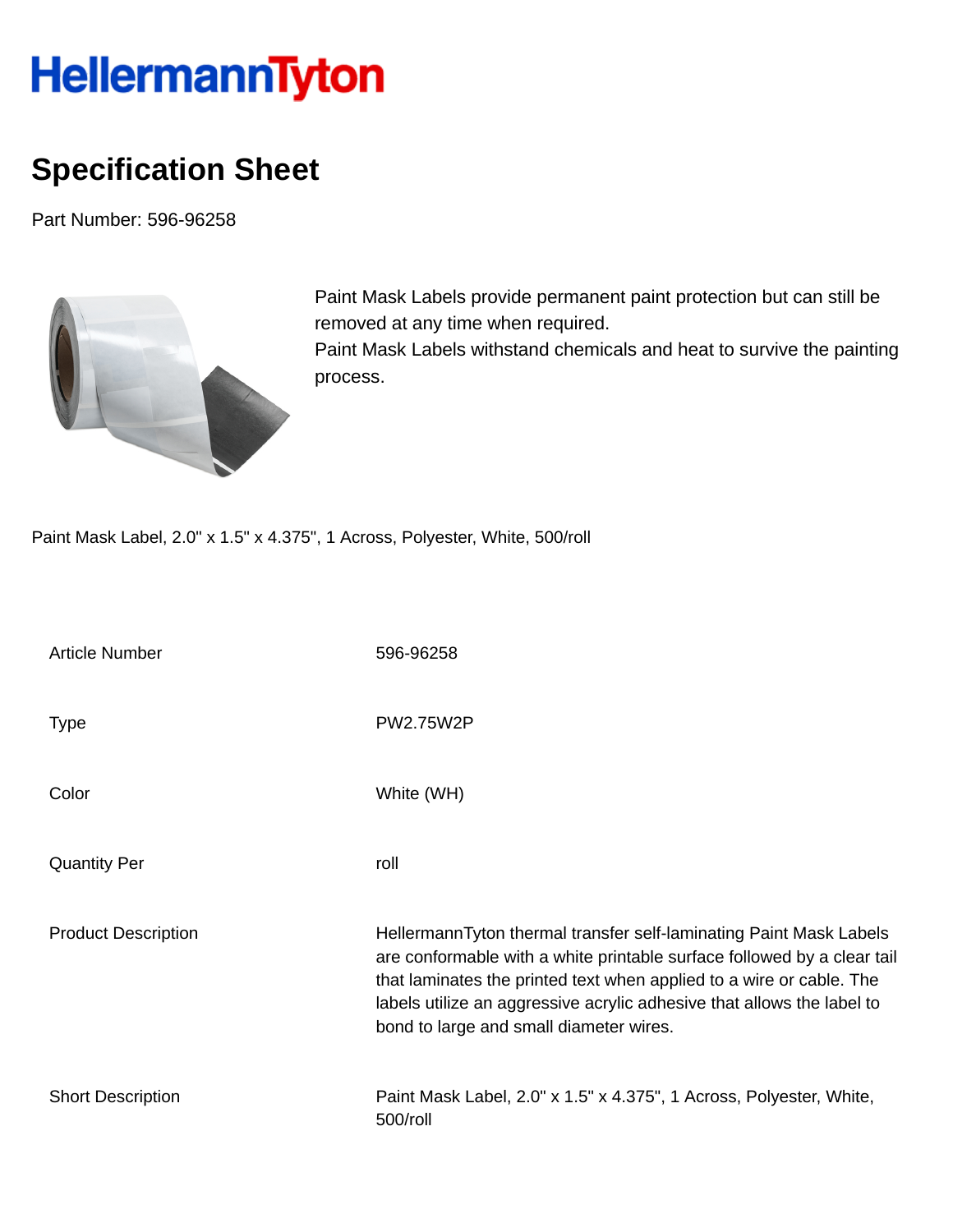| Width W (Imperial)                    | 2.0   |
|---------------------------------------|-------|
| Width W (Metric)                      | 50.8  |
| <b>Bundle Diameter Min (Imperial)</b> | .625  |
| <b>Bundle Diameter Min (Metric)</b>   | 15.8  |
| <b>Bundle Diameter Max (Imperial)</b> | .875  |
| <b>Bundle Diameter Max (Metric)</b>   | 22.2  |
| Thickness T (Metric)                  | 64.0  |
| Height H (Imperial)                   | 1.5   |
| Height H (Metric)                     | 38.1  |
| Width of Liner (Metric)               | 106.6 |
| Width of Liner (Imperial)             | 4.2   |

Material Material Polyester Film (PET)

Material Shortcut **PET**